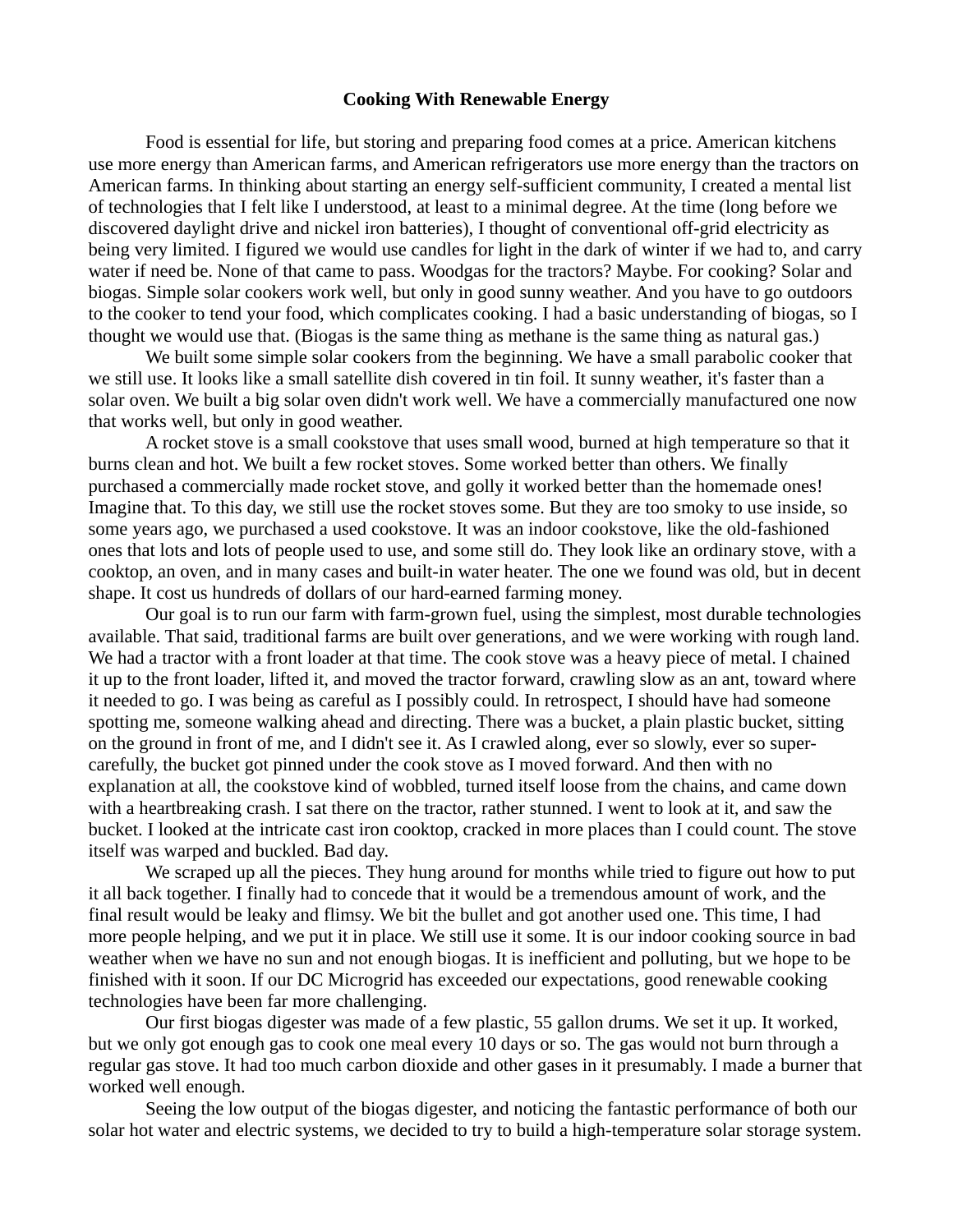That has been done on an industrial scale many times. There are various ways it's done. The more elaborate systems use computer controlled mirrors focusing light onto a central point. Simpler systems use rows and rows of parabolic troughs to focus heat onto collector tubes. Mineral oil has been used to transfer the heat from the collector tubes to central storage tanks. The problem with mineral oil is that it can burn, and has. One large project went up in a huge ball of flame in California a few decades ago. When I first started working on the project, there were a couple of "heat transfer fluids" on the market, some of them simply modified mineral oil, some of them more esoteric chemicals. All of the various "heat transfer fluids" are on the market are expensive. The number of such fluids grew rapidly in a few years.

We spent about 7 years and an unfortunate amount of money (in our modest economy) trying to build a community scale high temperature solar collection and storage system. We used mineral oil as a heat transfer fluid. We tried parabolic troughs and a parabolic dish. I imagine with a better engineering budget, or some engineering budget, something better than our meager results would be possible. It just didn't work well at all for us. The nail in the coffin came a couple years ago. It's probably because of climate change, but in the last 10 years the concept of "normal weather" has all but ceased to exist. As farmers, the weather has a big impact on our lives. We went through 8 months with only a few days of actual, full sun. People need to eat several times a day. You can't wait for months for lunch! Mechanically, it is challenging to concentrate sunshine to create very high temperatures and move that heated material to a storage tank. It takes more sophisticated equipment than we have.

A year ago, we decided to return to biogas. We got a kit, and set it up. It's about 6 times as large as the drums we used in the early days. We put a solar heating coil under it, and insulated it well. It has been making good gas, but not enough for our whole community for full time use. We have learned some important lessons.

If you live in an area where it gets cold in winter, keeping a community-scale biogas system warm enough is challenging in winter. That's been our biggest lesson. Another big lesson is that biogas is like having a flock of animals to take care of. You cannot ignore animals, and you cannot ignore your "archaea," that's the living organisms in the digester that make gas. Or to say that differently, you can ignore them for a while, and they will kind of go dormant. You can restart your digester after it has not been fed for a while, but you have to restart slowly, feeding at a moderate rate, or else you will get lots of carbon dioxide instead of biogas. Another interesting thing to know is that are different kinds of archaea, and some of them can tolerate quite high temperatures. I put a solar heating coil under ours. At that time, I was worried I could overheat it, so I put the coil under the digester where the heat transfer would be gradual. That is not optimal.

We are now building our third generation biogas digester. The solar heating coil is going to be inside the tank where the heat transfer will be much, much more efficient. The trick is you can run it quite hot (over 150 F!), but temperature changes should occur very slowly. In our case, we are putting in a much larger (2000 gallon) plastic tank, and wrapping two layers of straw bales around it, and then putting the solar heating coil in there. (Plastic tanks are pretty cheap.) In our new system, the size of the heating panel is very small related to the tank, so the temperature should be warm, but it should not change quickly because of the thermal mass. That's the plan anyway.

The biggest surprise in our quest to cook using renewable energy has been daylight drive solar electric cooking. We mentioned that previously, so we need not explain it again here. It works great. We are hoping that the combination of an improved biogas digester and solar daylight drive will work together to get us off of firewood finally. We are still using our second biogas digester while we build the third. In summer, with daylight drive electric cooking and more biogas (because of warmer temperatures), we can go days at a time without needing any firewood. Figuring out a good cooking system has been quite a quest.

The biogas system once again demonstrates the divine marriage of renewable energy and community-scale systems. Trying to run a biogas digester on a single family basis would not work. The